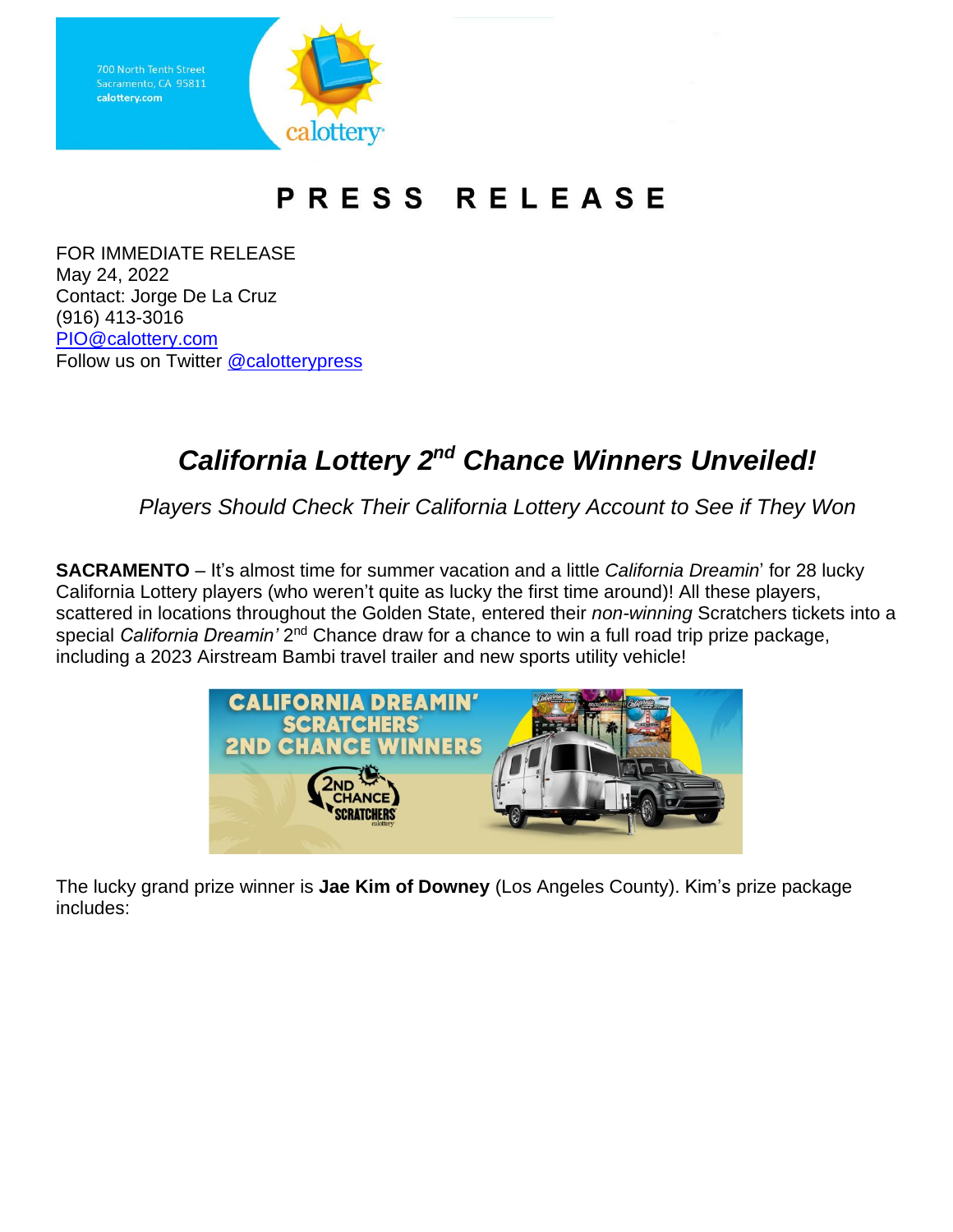

*\*Note- Airstream Bambi prize interior may differ from image shown*

•A 2023 Airstream Bambi 16' Rear Bed **Trailer** 

• A 2022 SUV to pull it

• Free passes for all California State and National Parks

This prize is worth an estimated total value of **\$138,434** (which includes federal tax withholdings).



Winners of the 2<sup>nd</sup> Prize package are – **Dolores Gonzalez of Lakewood** (Los Angeles County) and **Ron Ortiz of Redlands** (San Bernardino County). Each win:

• \$5,000 cash

• Free passes for all California State and National Parks

The approximate retail value of this prize package is **\$5,275.**

**There are 25 winners of the 3rd Prize package**, which includes free passes for all California State and National Parks. For a list of all the names, including hometowns, click [here.](https://www.calottery.com/promotions)

The winners' names from all three prize tiers have been posted on the Lottery's website, and all 2<sup>nd</sup> Chance players are encouraged to check **[online](https://www.calottery.com/promotions)** for their name and/or check their California Lottery account in the Lottery's mobile app.

The winners have until November 18, 2022 to claim their prizes. If the winners fail to claim their prize within 180 days, they will waive all rights to the prize.

Players can still find and play [California Dreamin' Scratchers,](https://www.calottery.com/scratchers/$10/california-dreamin-1508) as well as all Lottery games, at more than [23,000 stores](https://www.calottery.com/where-to-play) throughout the state.

This special 2nd Chance promotion is part of the Lottery's ongoing efforts to help public school students in California. All players contribute to the funds raised for public education just by buying Lottery games.

###

*The California Lottery's mission is to provide supplemental funding to California public schools, including kindergarten and grades 1-12, community colleges, the California State University, the University of California, and other California public educational entities. The funds the Lottery transferred to public education totaled more than \$1.8 billion for fiscal year 2020-21, which amounted to a modest percentage of education's overall budget. However, this funding is largely*